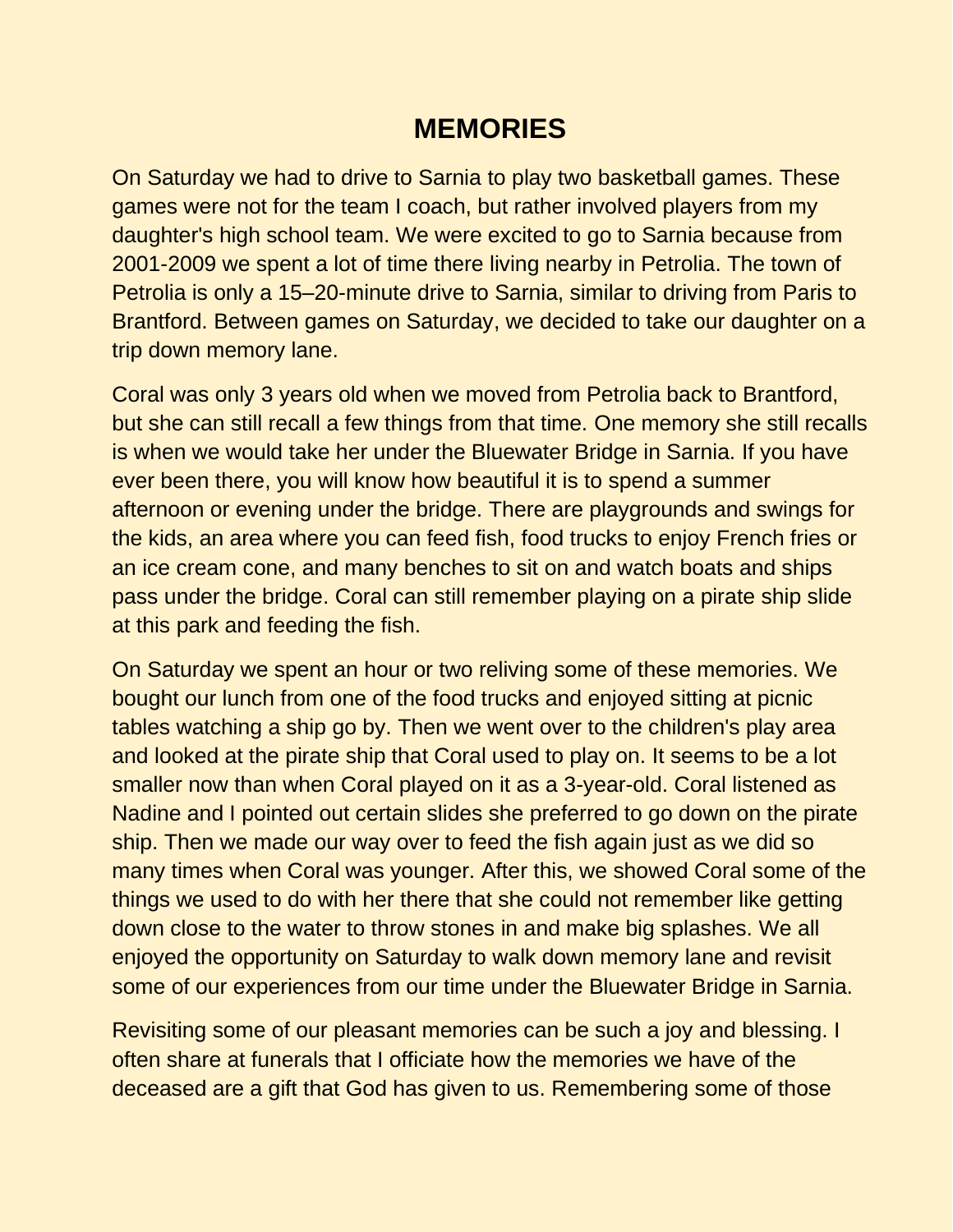pleasant memories, as my family did on Saturday, are a much-needed gift that God provides. For an hour or two our minds were taken off all our priorities and focused instead on special times we were provided by God at a certain season in our lives.

With Mother's Day coming this weekend, I hope that you might be able to take a walk down memory lane and remember some of the special times you spent with your mothers. I think it will provide you with a much-needed distraction that will make you smile and appreciate the gift that God gave you in your mother. If your mother should still be living, I think it would be a great gift to share with her the special memories you have recalled. We may also want to share these memories we have of our mothers with our own children too. The reason why I encourage this is we do not want these memories to escape our minds and hearts.

This advice is found in Scripture. In **Deuteronomy 4:9**, Moses was speaking to the Israelites about what they saw and experienced God do for them during the 40-year period they wandered in the wilderness. Moses told them:

## **Be careful never to forget what you yourself have seen. Do not let these memories escape from your mind as long as you live! And be sure to pass them on to your children and grandchildren.**

Moses wanted the people never to have the memories of the things God had done for them escape their minds, or their children's or grandchildren's.

Just as God did special things for the Israelites during the 40 years in the wilderness, He has done many blessed things for us. Some of the blessed things God has done for us can be found in our memories. As we reflect upon our memories, as my family did on Saturday, we will be reminded of how God's hand was at work in those moments blessing us. It was always an incredible blessing for Nadine and I to watch Coral as a 2-3 year old laugh and play on the pirate ship, and marvel at feeding the fish. God blessed us by allowing us to give Coral that experience at such a young age, in such a beautiful setting. So let's follow this wisdom and use this Mother's Day weekend to reflect upon the memories we have spending blessed time with our mothers. As we reflect upon them, pay attention to the blessings that God